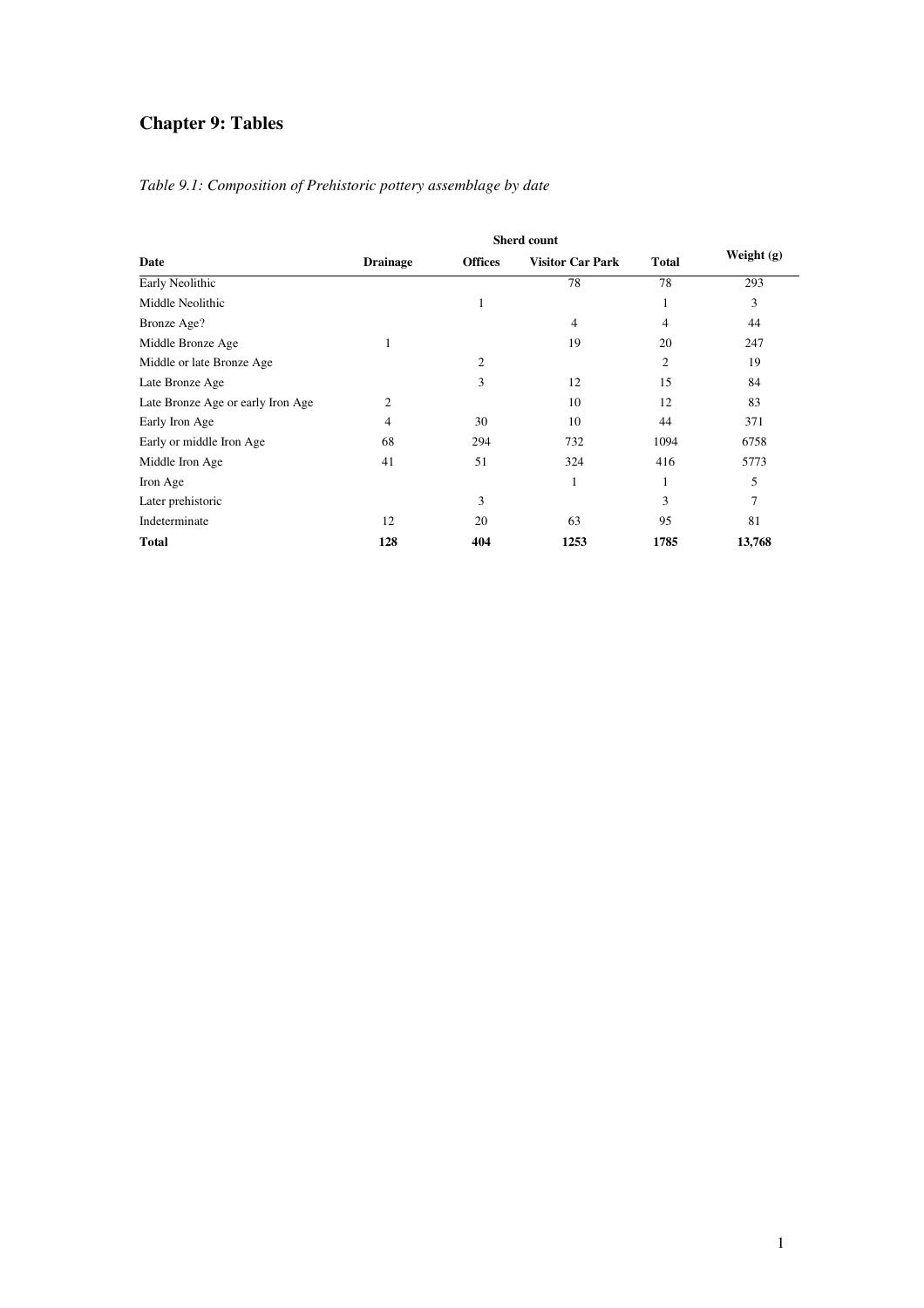## *Table 9.2: Prehistoric pottery fabrics*

|                          | Fabric Fabric letter | Fabric                       | Sherd count      | %by sherd    |                             |       | Weight (g) % by weight Vessel count % by vessel |              |
|--------------------------|----------------------|------------------------------|------------------|--------------|-----------------------------|-------|-------------------------------------------------|--------------|
| group                    |                      | number                       |                  | count        |                             |       |                                                 | count        |
| 1                        | A                    | 1                            | 1220             | 68.35        | 8710                        | 63.26 | 63                                              | 73.26        |
| $\mathbf{1}$             | A                    | $\overline{c}$               | 47               | 2.63         | 392                         | 2.85  | $\begin{smallmatrix}2\\2\end{smallmatrix}$      | 2.33         |
| $\,1\,$                  | A                    | 3                            | 10               | 0.56         | 841                         | 6.11  |                                                 | 2.33         |
| $\overline{\mathbf{c}}$  | AB                   | $\mathbf{1}$                 | 54               | 3.03         | 360                         | 2.61  | $\mathfrak{Z}$                                  | 3.49         |
| $\overline{c}$           | AB                   | $\overline{c}$               | 25               | 1.40         | 202                         | 1.47  | $\mathbf{1}$                                    | 1.16         |
| $\overline{c}$           | AB                   | 3                            | $\overline{c}$   | 0.11         | 40                          | 0.29  | $\mathbf{1}$                                    | 1.16         |
| $\overline{c}$           | <b>ABO</b>           | 3                            | $\overline{c}$   | 0.11         | 91                          | 0.66  | $\boldsymbol{0}$                                | 0.00         |
| $\overline{c}$           | ABPfe                | $\mathbf{1}$                 | $\overline{4}$   | 0.22         | 31                          | 0.23  | $\boldsymbol{0}$                                | 0.00         |
| $\overline{c}$           | <b>ABS</b>           | 1                            | 3                | 0.17         | $\tau$                      | 0.05  | $\boldsymbol{0}$                                | 0.00         |
| $\overline{\mathbf{c}}$  | BA                   | $\mathbf{1}$                 | 5                | 0.28         | 22                          | 0.16  | $\boldsymbol{0}$                                | 0.00         |
| $\overline{c}$           | BA                   | $\overline{c}$               | $\mathbf{1}$     | 0.06         | $\sqrt{5}$                  | 0.04  | $\overline{0}$                                  | 0.00         |
| $\overline{\mathbf{c}}$  | <b>BA</b>            | 3                            | 22               | 1.23         | 152                         | 1.10  | $\mathbf{1}$                                    | 1.16         |
| 3                        | AC                   | $\mathbf{1}$                 | 17               | 0.95         | 180                         | 1.31  | $\mathbf{1}$                                    | 1.16         |
| 3                        | AC                   | $\overline{c}$               | 25               | 1.40         | 886                         | 6.44  | $\mathbf{1}$                                    | 1.16         |
| $\overline{\mathcal{L}}$ | AF                   | $\mathbf{1}$                 | 12               | 0.67         | 90                          | 0.65  | $\boldsymbol{0}$                                | 0.00         |
| $\overline{\mathcal{L}}$ | AF                   | $\overline{c}$               | $\mathfrak s$    | 0.28         | 26                          | 0.19  | $\boldsymbol{0}$                                | 0.00         |
| 5                        | AQ                   | $\mathbf{1}$                 | $\overline{c}$   | 0.11         | 13                          | 0.09  | $\boldsymbol{0}$                                | 0.00         |
| 6                        |                      | $\mathbf{1}$                 | 33               |              | 366                         |       | $\mathbf{1}$                                    |              |
| 6                        | APfe                 | $\overline{c}$               | $\overline{4}$   | 1.85<br>0.22 | $70\,$                      | 2.66  | $\boldsymbol{0}$                                | 1.16<br>0.00 |
|                          | APfe                 |                              |                  |              |                             | 0.51  |                                                 |              |
| 6                        | APfeB                | $\mathbf{1}$<br>$\mathbf{1}$ | 3                | 0.17         | $\bf 88$                    | 0.64  | $\boldsymbol{0}$                                | 0.00         |
| 6                        | APfeC                |                              | $\mathfrak{2}$   | 0.11         | 33                          | 0.24  | $\boldsymbol{0}$                                | 0.00         |
| 6                        | APfeG                | 1                            | $\mathbf{1}$     | 0.06         | $\overline{4}$              | 0.03  | $\boldsymbol{0}$                                | 0.00         |
| 6                        | APfeS                | 1                            | 3                | 0.17         | 15                          | 0.11  | $\boldsymbol{0}$                                | 0.00         |
| 7                        | AS                   | $\mathbf{1}$                 | 13               | 0.73         | 82                          | 0.60  | $\boldsymbol{0}$                                | 0.00         |
| 7                        | AS                   | $\mathbf{2}$                 | $\mathfrak{Z}$   | 0.17         | 34                          | 0.25  | $\mathbf{1}$                                    | 1.16         |
| 7                        | AS                   | 3                            | 23               | 1.29         | 69                          | 0.50  | $\boldsymbol{0}$                                | 0.00         |
| 7                        | ASPfe                | $\mathbf{1}$                 | $\mathbf{1}$     | 0.06         | $\,$ 8 $\,$                 | 0.06  | $\boldsymbol{0}$                                | 0.00         |
| 8                        | AO                   | $\mathbf{1}$                 | 8                | 0.45         | 67                          | 0.49  | $\boldsymbol{0}$                                | 0.00         |
| 8                        | AO                   | $\overline{c}$               | $\mathfrak{2}$   | 0.11         | 7                           | 0.05  | $\mathbf{1}$                                    | 1.16         |
| 12                       | AD                   | $\mathbf{1}$                 | $\mathbf{1}$     | 0.06         | $\overline{4}$              | 0.03  | $\boldsymbol{0}$                                | 0.00         |
| 12                       | APfeD                | $\mathbf{1}$                 | $\mathbf{1}$     | 0.06         | 3                           | 0.02  | $\boldsymbol{0}$                                | 0.00         |
| 12                       | D                    | $\mathbf{1}$                 | 3                | 0.17         | $\tau$                      | 0.05  | $\boldsymbol{0}$                                | 0.00         |
| 12                       | D                    |                              | $\mathbf{1}$     | 0.06         | 5                           | 0.04  | $\boldsymbol{0}$                                | 0.00         |
| 14                       | $\mathbf F$          | $\mathbf{1}$                 | 6                | 0.34         | 18                          | 0.13  | $\boldsymbol{0}$                                | 0.00         |
| 14                       | F                    | $\overline{c}$               | 4                | 0.22         | 42                          | 0.31  | $\boldsymbol{0}$                                | 0.00         |
| 14                       | $\mathbf F$          | 3                            | 22               | 1.23         | 271                         | 1.97  | 1                                               | 1.16         |
| 14                       | <b>FA</b>            | $\mathbf{1}$                 | $\overline{2}$   | 0.11         | 6                           | 0.04  | $\boldsymbol{0}$                                | 0.00         |
| 14                       | FA                   | $\overline{c}$               | 68               | 3.81         | 256                         | 1.86  | 5                                               | 5.81         |
| 14                       | FA                   | 3                            | $\mathbf{1}$     | 0.06         | 14                          | 0.10  | $\boldsymbol{0}$                                | 0.00         |
| 15                       | <b>FQ</b>            | $\mathbf{1}$                 | $\mathfrak{2}$   | 0.11         | $\overline{4}$              | 0.03  | $\boldsymbol{0}$                                | 0.00         |
| 16                       | QA                   | $\mathbf{1}$                 | $\mathbf{1}$     | 0.06         | $\mathfrak 3$               | 0.02  | $\mathbf{1}$                                    | 1.16         |
| 16                       | QA                   | $\overline{c}$               | $\boldsymbol{7}$ | 0.39         | $20\,$                      | 0.15  | $\boldsymbol{0}$                                | 0.00         |
| 18                       | Pfe                  | $\mathbf{1}$                 | 3                | 0.17         | 21                          | 0.15  | $\boldsymbol{0}$                                | 0.00         |
| 19                       | Untempered           |                              | $\mathbf{1}$     | 0.06         | $\ensuremath{\mathfrak{Z}}$ | 0.02  | $\boldsymbol{0}$                                | 0.00         |
| 20                       | S                    | $\mathbf{1}$                 | 17               | 0.95         | 91                          | 0.66  | 1                                               | 1.16         |
| 20                       | $\mathbf S$          | $\overline{c}$               | $\mathbf{1}$     | 0.06         | $\,$ 8 $\,$                 | 0.06  | $\boldsymbol{0}$                                | 0.00         |
| 20                       | $\mathbf S$          | 3                            | $\overline{c}$   | 0.11         | $20\,$                      | 0.15  | $\boldsymbol{0}$                                | 0.00         |
| 21                       | <b>SA</b>            | $\mathbf{1}$                 | $\mathbf{1}$     | 0.06         | 17                          | 0.12  | $\boldsymbol{0}$                                | 0.00         |
| 22                       | Indeterminate        |                              | 89               | 4.99         | 64                          | 0.46  | $\mathbf{0}$                                    | 0.00         |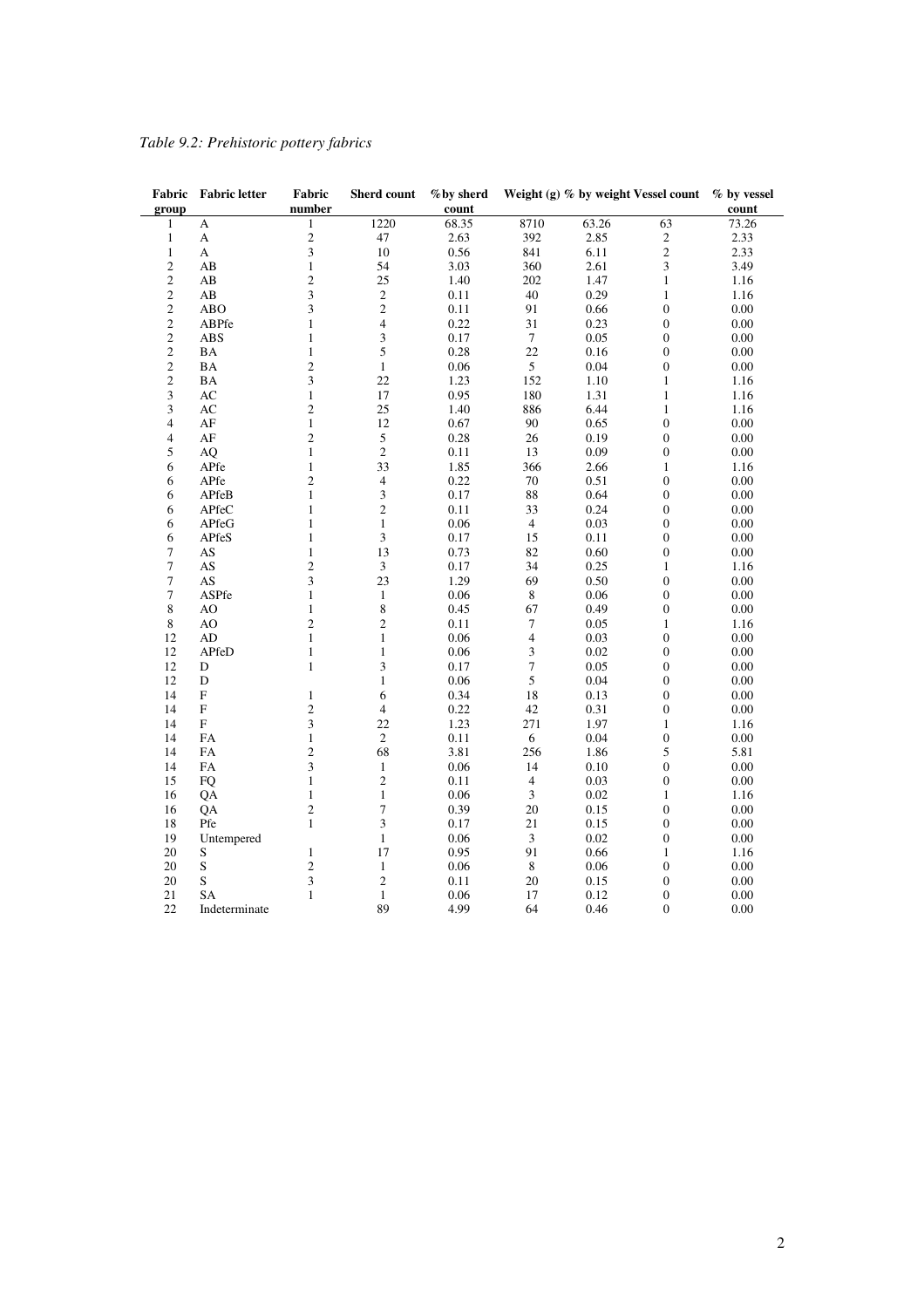*Table 9.3: Prehistoric pottery: fabric groups* 

|              | Fabric groupGroup name    | <b>Fabric description</b>                                                                                           | $%$ of<br>assemblage by<br>sherd count |
|--------------|---------------------------|---------------------------------------------------------------------------------------------------------------------|----------------------------------------|
| $\mathbf{1}$ | Sand                      | 20-30% very fine, sometimes micaceous sand                                                                          | 71.54                                  |
| 2            | Sand and sandstone        | 10-30% fine micaceous sand and 1-3 pebbles; ferruginous pellets;<br>fine-grained, glauconitic sandstone up to 10 mm | 6.61                                   |
| 3            | Sand and calcareous       | 10% chalk/limestone, up to 10 mm; 10-20% sand, up to 1 mm; 1%<br>ironstone and pebbles.                             | 2.35                                   |
| 4            | Sand and flint            | 5% fine micaceous sand; 1-2% ill-sorted flint, 1-3 mm.                                                              | 0.95                                   |
| 5            | Sand and quartzite        | 1% fine micaceous sand; 1-2% pebbles; 2% quartzite, mostly ><br>1mm.                                                | 0.11                                   |
| 6            |                           | Sand and ferruginous pellets 10% fine micaceous sand; 1-2% pebbles; 1-3% ironstone.                                 | 2.58                                   |
| 7            | Sand and shell            | 10% fine micaceous sand; 5% shell, up to 3 mm (10 % of which is<br>sometimes completely leached); 1-2% ironstone    | 2.24                                   |
| 8            | Sand and organic          | 10% fine micaceous sand; 5% organic inclusions                                                                      | 0.56                                   |
| 12           | Greensand                 | 10% fine Greensand                                                                                                  | 0.34                                   |
| 14           | Flint/flint and sand      | Neolithic: 2% flint, 1-2 mm; 5% sand.                                                                               | 5.77                                   |
|              |                           | Middle Bronze Age: 10-15% flint, 3 mm                                                                               |                                        |
|              |                           | Late Bronze Age/Iron Age: 3-10% ill-sorted flint, 1-3 mm;<br>sometimes 5-10% fine sand                              |                                        |
| 15           | Flint, sand and quartzite | 10% sand, $\leq 1$ mm; 1% flint, $\leq 3$ mm; 2% quartzite, $\leq 2$ mm                                             | 0.11                                   |
| 16           |                           | Neolithic: 2% angular quartzite, up to 2 mm                                                                         | 0.45                                   |
|              | Quartzite                 | Late Bronze Age/early Iron Age: 5-20% angular quartzite, 1-6 mm;<br>sometimes 5% sand                               |                                        |
| 18           | Ferruginous pellets       | 5 % ferruginous pellets, <1 mm.                                                                                     | 0.17                                   |
| 19           | Untempered                | No visible temper                                                                                                   | 0.06                                   |
| 20           | Shell                     | 7-20% poorly-sorted fossil shell, up to 5 mm.                                                                       | 1.12                                   |
| 21           | Shell and sand            | 7-20% poorly-sorted fossil shell, up to 5 mm; 15% fine sand                                                         | 0.06                                   |
| 22           | Indeterminate             |                                                                                                                     | 4.99                                   |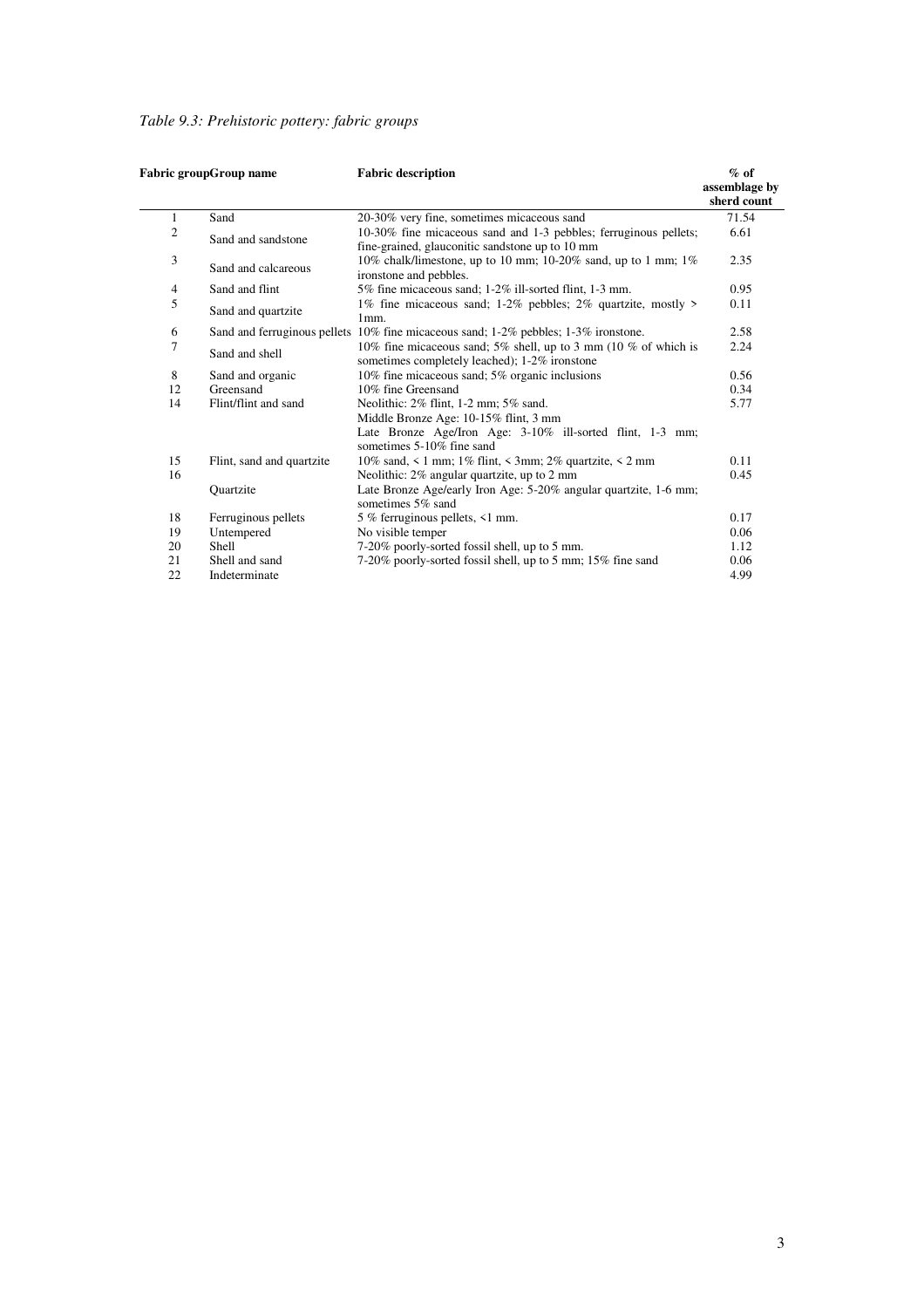|                                   |      |                |    |    |                |    |    |                | <b>Fabric groups</b> |                |                |    |    |    |    |    |    |                |
|-----------------------------------|------|----------------|----|----|----------------|----|----|----------------|----------------------|----------------|----------------|----|----|----|----|----|----|----------------|
| Date                              |      | $\overline{2}$ | 3  | 4  | 5              | 6  |    | 8              | 12                   | 14             | 15             | 16 | 18 | 19 | 20 | 21 | 22 | Total          |
| Early Neolithic                   | 2    |                |    |    |                |    |    |                |                      | 68             |                | 8  |    |    |    |    |    | 78             |
| Early or middle Neolithic         |      |                |    |    |                |    |    |                |                      |                |                |    |    |    |    |    |    |                |
| Bronze Age?                       |      |                |    |    |                |    |    |                |                      | 4              |                |    |    |    |    |    |    | $\overline{4}$ |
| Middle Bronze Age                 |      |                |    |    |                |    |    |                |                      | 20             |                |    |    |    |    |    |    | 20             |
| Middle or late Bronze Age         |      |                |    |    |                |    |    |                |                      | $\overline{c}$ |                |    |    |    |    |    |    | $\overline{2}$ |
| Late Bronze Age                   |      |                |    | 8  | $\mathfrak{2}$ |    |    |                |                      | 3              | $\overline{2}$ |    |    |    |    |    |    | 15             |
| Late Bronze Age or early Iron Age |      |                |    | 9  |                |    |    |                |                      | 3              |                |    |    |    |    |    |    | 12             |
| Early Iron Age                    | 14   | 3              |    |    |                | 1  | 3  | $\overline{2}$ |                      |                |                |    |    |    | 20 |    |    | 44             |
| Early or middle Iron Age          | 934  | 51             | 17 |    |                | 39 | 37 | 8              | 5                    |                |                |    | 3  |    |    |    |    | 1094           |
| Middle Iron Age                   | 321  | 64             | 25 |    |                | 6  |    |                |                      |                |                |    |    |    |    |    |    | 416            |
| Iron Age                          | 1    |                |    |    |                |    |    |                |                      |                |                |    |    |    |    |    |    | -              |
| Later prehistoric                 |      |                |    |    |                |    |    |                |                      | 3              |                |    |    |    |    |    |    | 3              |
| Indeterminate                     | 5    |                |    |    |                |    |    |                |                      |                |                |    |    |    |    |    | 89 | 95             |
| <b>Total</b>                      | 1277 | 118            | 42 | 17 |                |    | 40 | 10             |                      | 103            | 2              | 8  | 3  |    | 20 |    | 89 | 1785           |

*Table 9.4: Prehistoric pottery: fabric groups by phase (quantified by sherd count)*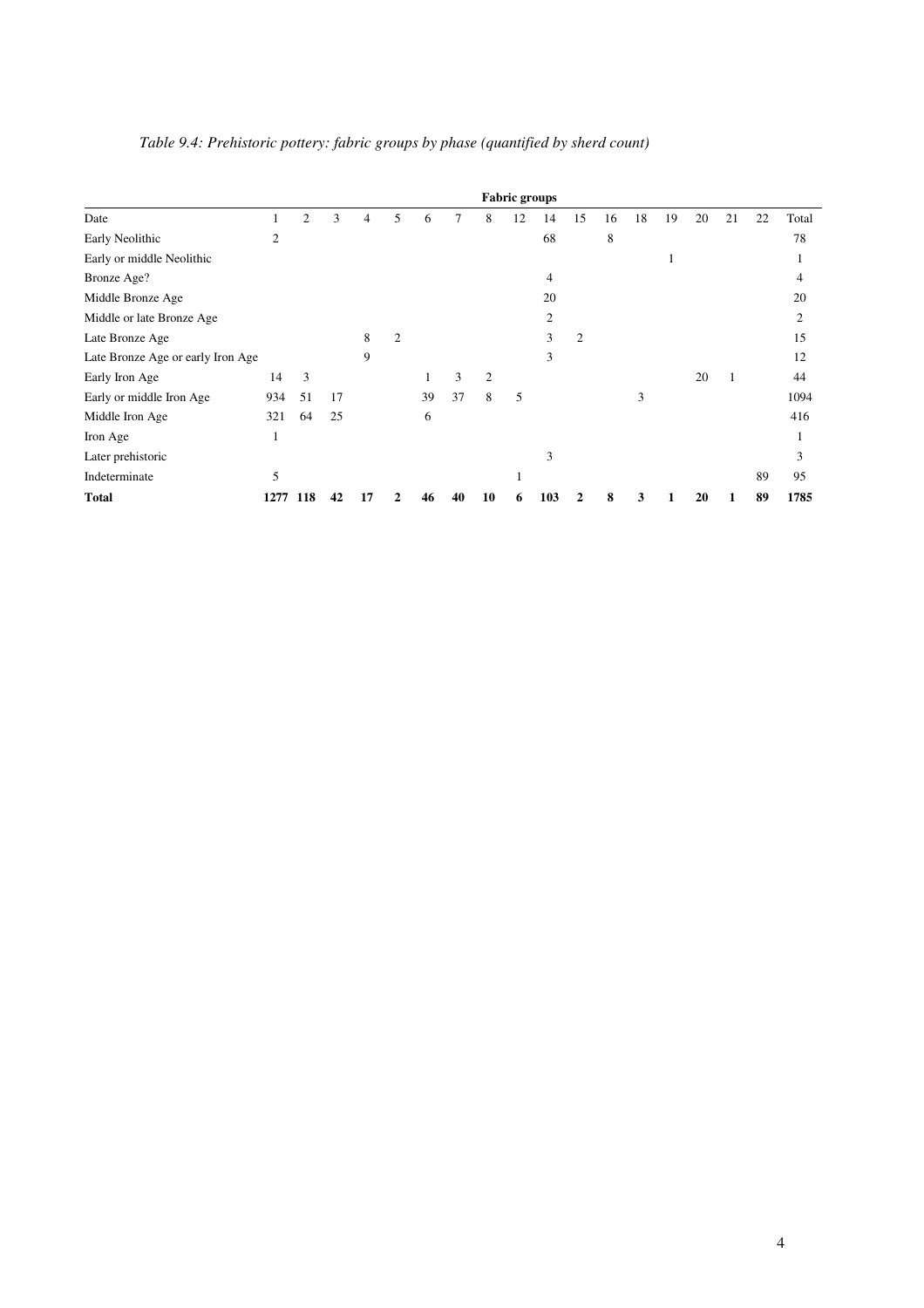|  |  |  | Table 9.5: Prehistoric pottery form types (excluding Neolithic vessels) |
|--|--|--|-------------------------------------------------------------------------|
|--|--|--|-------------------------------------------------------------------------|

| code             | Form Form description                                                                                                                                                                     | Sherd<br>count | Weight<br>(g) | <b>Vessel</b><br>count | $\%$ by<br>vessel<br>count |
|------------------|-------------------------------------------------------------------------------------------------------------------------------------------------------------------------------------------|----------------|---------------|------------------------|----------------------------|
| B1               | Slack-shouldered jars                                                                                                                                                                     | 3              | 34            |                        | 2.1                        |
| <b>B2</b>        | Globular jars with rounded or baggy profiles                                                                                                                                              | 36             | 743           | 26                     | 55.3                       |
| B <sub>3</sub>   | Barrel -shaped jars with profiles regularly convex or incurving at rim                                                                                                                    | 36             | 1810          | 6                      | 12.8                       |
| $_{\rm CO}$      | Angular vessels                                                                                                                                                                           | 7              | 33            | 2                      | 4.3                        |
|                  | C <sub>2</sub> A Bowls with a long flared rim, low globular body and sharp angle at neck.<br>Red-coated. The width of the body at its widest is less than or equal to the rim<br>diameter | 1              | 4             | 1                      | 2.1                        |
| C <sub>2</sub> B | Furrowed bowls                                                                                                                                                                            | 1              | 8             |                        | 2.1                        |
|                  | C <sub>2</sub> C Bowl with sharp angular shoulder and neck carination, with flared rim.<br>Usually decorated with incised lines                                                           | 2              | 12            |                        | 2.1                        |
| D <sub>0</sub>   | Fine globular or rounded vessels with carefully smoothed or burnished<br>surfaces                                                                                                         | 2              | 24            |                        | 2.1                        |
| D1               | Middle Iron Age rounded bowls                                                                                                                                                             | 18             | 364           | 8                      | 17.0                       |
|                  | <b>Total</b>                                                                                                                                                                              | 106            | 3032          | 47                     | 100.0                      |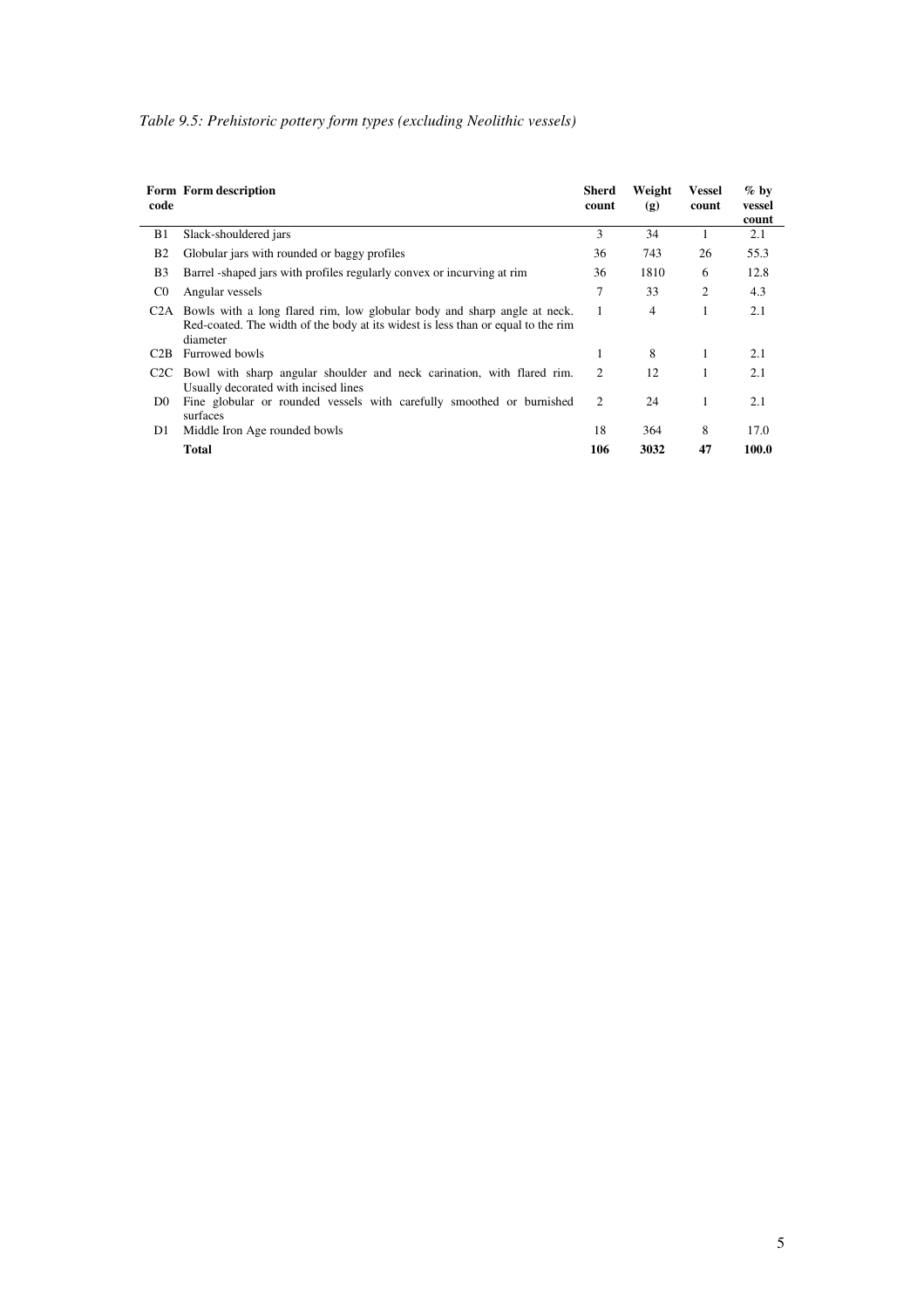|           |  |  | Table 9.6: Prehistoric pottery: correlation of fine to intermediate fabrics (inclusion sizes 1, 2 and 4) |  |  |  |
|-----------|--|--|----------------------------------------------------------------------------------------------------------|--|--|--|
| with form |  |  |                                                                                                          |  |  |  |

|                                           | Forms                |           |                |                |                |                |     |               |                |    |                |
|-------------------------------------------|----------------------|-----------|----------------|----------------|----------------|----------------|-----|---------------|----------------|----|----------------|
| <b>Fabric group</b>                       | <b>Fabric number</b> | <b>B1</b> | B <sub>2</sub> | <b>B3</b>      | C <sub>0</sub> | C <sub>2</sub> | C2B | C2C           | D <sub>0</sub> | D1 | Total          |
| $1$ (Sand)                                | (Fine) 1             |           | 32             | 4              |                |                |     |               | $\overline{c}$ | 18 | 58             |
|                                           | (Intermediate) 2     |           | 2              |                |                |                |     |               |                |    | $\overline{2}$ |
|                                           | Subtotal             |           | 34             | $\overline{4}$ |                |                |     |               | 2              | 18 | 60             |
| 2 (Sand and sandstone)                    | (Fine) 1             |           |                |                |                |                |     |               |                |    |                |
| 3 (Sand and calcareous)                   | (Intermediate) 2     |           |                | 24             |                |                |     |               |                |    | 24             |
| 4 (Sand and flint)                        | (Fine) 1             |           |                |                |                |                |     |               |                |    |                |
| 6 (Sand and ferruginous pellets) (Fine) 1 |                      |           |                |                |                |                |     |               |                |    |                |
| 7 (Sand and shell)                        | (Intermediate) 2     | 3         |                |                |                |                |     |               |                |    | 3              |
| 8 (Sand and organic)                      | (Intermediate) 2     |           |                |                | 2              |                |     |               |                |    | $\overline{c}$ |
| <b>Total</b>                              |                      | 3         | 35             | 28             | $\mathcal{L}$  |                |     | $\mathcal{D}$ |                | 18 | 97             |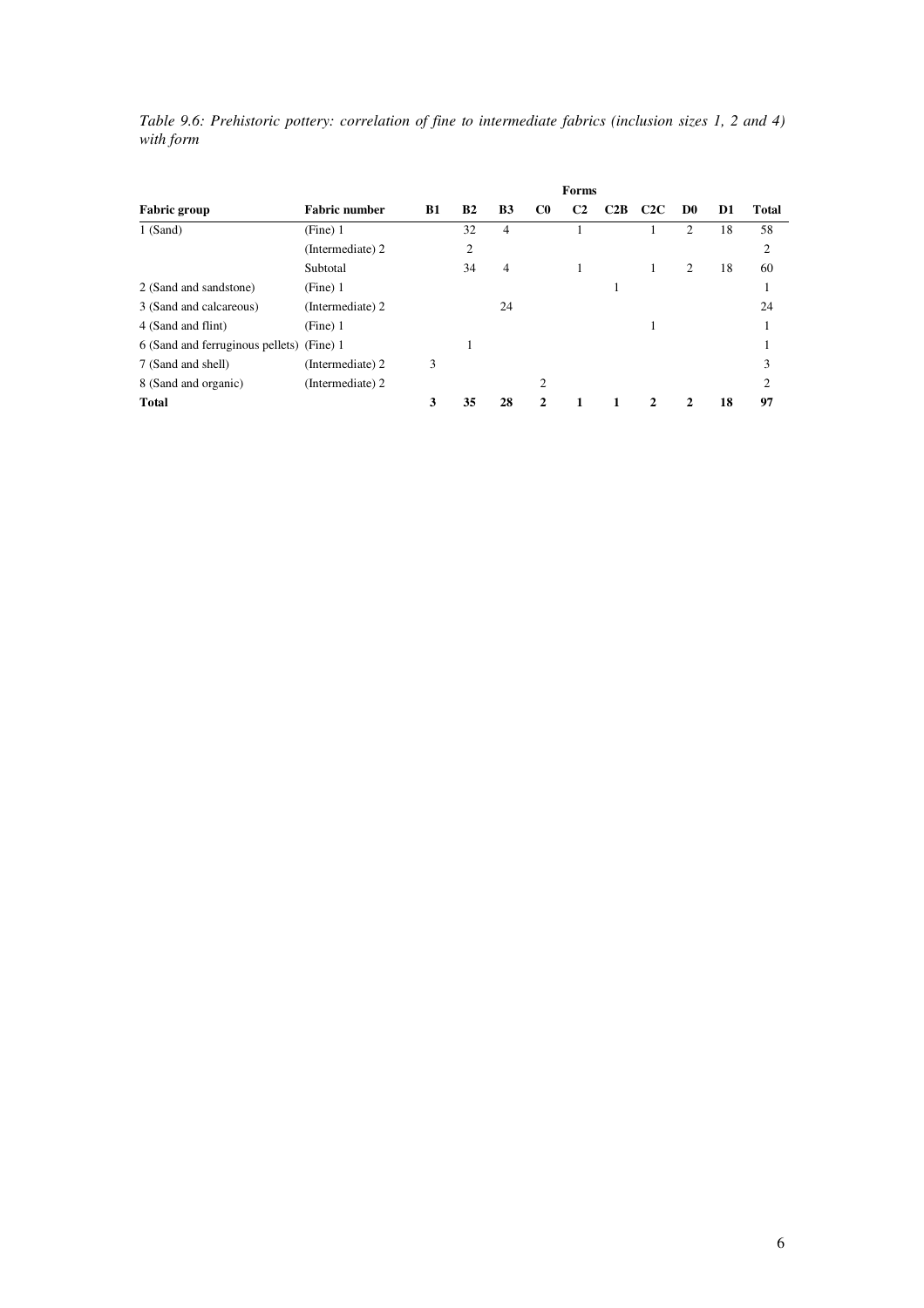|  | Table 9.7: Surface treatment of prehistoric pottery |  |
|--|-----------------------------------------------------|--|
|  |                                                     |  |

|          | Surface treatment        | <b>Sherd count</b> | Weight $(g)$ | $%$ by sherd<br>count |
|----------|--------------------------|--------------------|--------------|-----------------------|
| $\Omega$ | None                     | 816                | 4144         | 48.6                  |
|          | Smoothed                 | 108                | 839          | 6.4                   |
| 2        | Roughly smoothed         | 341                | 2625         | 20.3                  |
| 3        | <b>Burnished</b>         | 407                | 3084         | 24.2                  |
| 4        | Red-coated               | 5                  | 15           | 0.3                   |
| 6        | Red-coated and burnished |                    | 3            | 0.1                   |
| 8        | Dragged                  |                    | 26           | 0.1                   |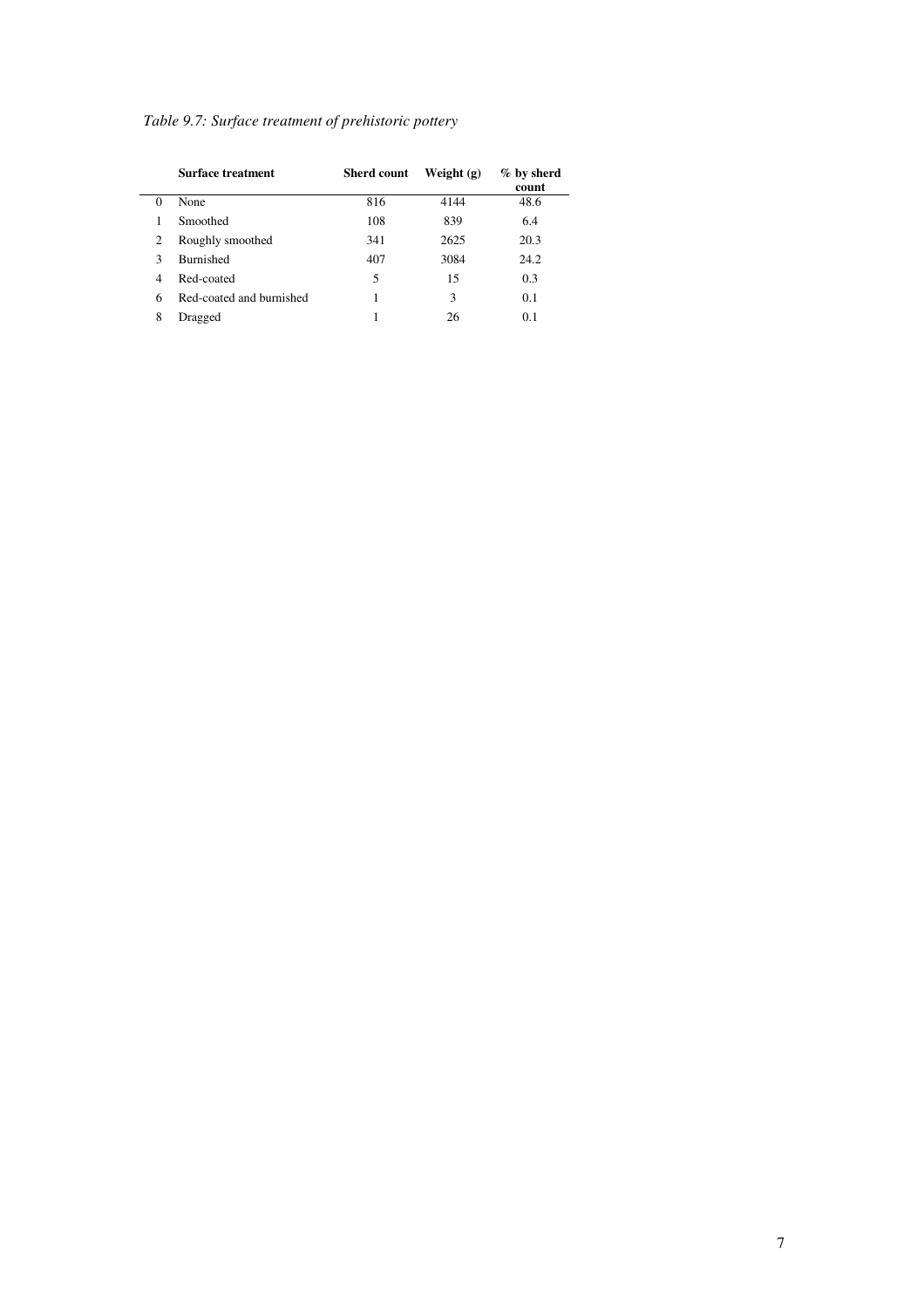| Table 9.8: Prehistoric pottery decoration (quantified by vessel count) |  |  |
|------------------------------------------------------------------------|--|--|
|                                                                        |  |  |

|                | <b>Decoration type</b>  | E Neo Mid Neo MBA LBA-EIA EIA E-MIA MIA |  |  |  |
|----------------|-------------------------|-----------------------------------------|--|--|--|
| 2              | Finger impressed        |                                         |  |  |  |
| $\overline{4}$ | Grooved panel           |                                         |  |  |  |
| 8              | Dots                    |                                         |  |  |  |
| 10             | Grooved design          |                                         |  |  |  |
| 11             | Cordon                  |                                         |  |  |  |
| 13             | Tool/object impressions |                                         |  |  |  |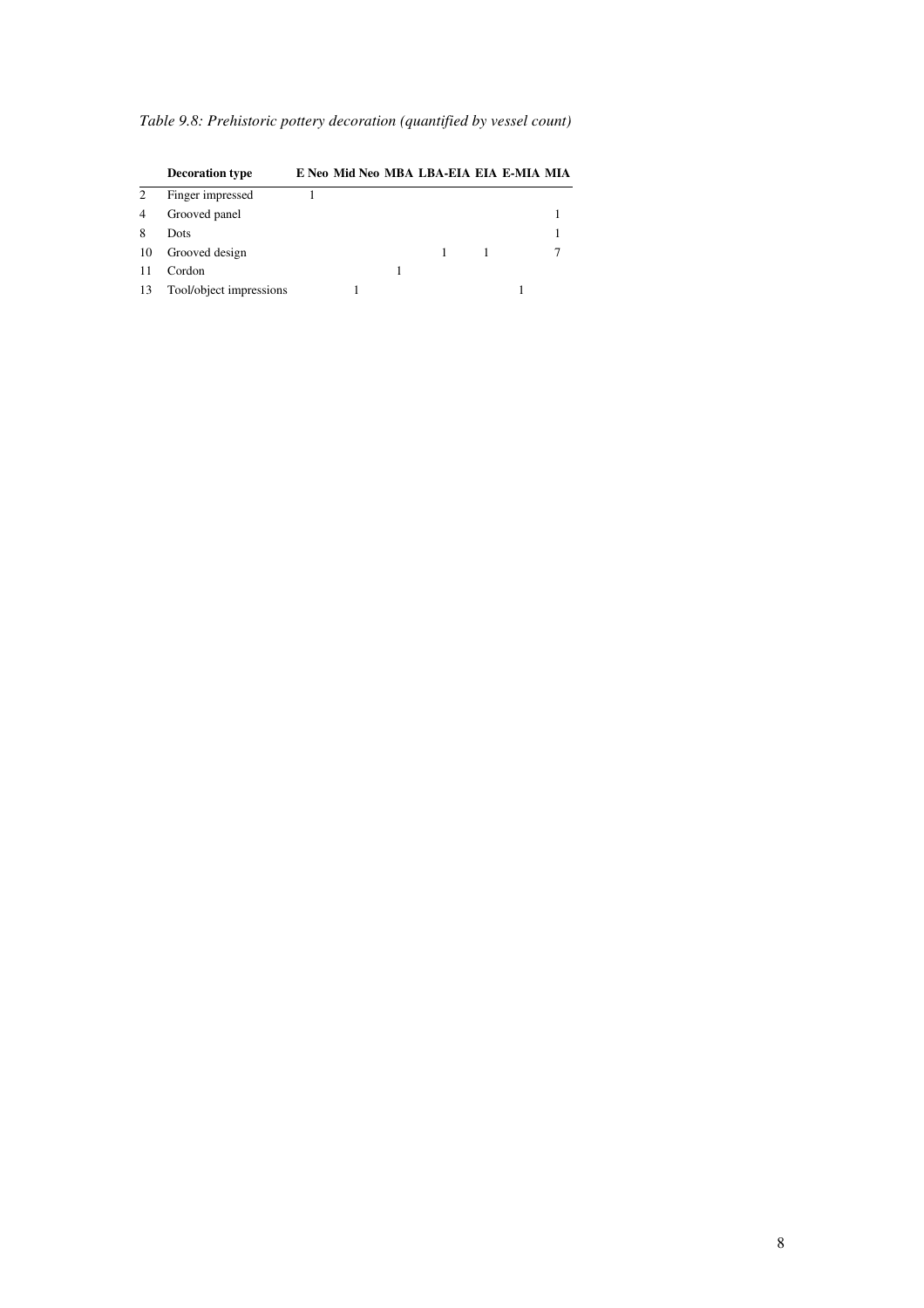| Table 9.9: Quantification of Roman pottery fabrics |  |
|----------------------------------------------------|--|

| Ware            | <b>Summary description</b>                                          | Nosh           | Wt(g) | RE   |
|-----------------|---------------------------------------------------------------------|----------------|-------|------|
| S <sub>20</sub> | South Gaulish samian ware (including La Graufesenque - LGF SA)      |                |       |      |
| F51             | Oxford red/brown colour-coated ware (OXF RS).                       |                | 11    | 0.17 |
| W <sub>10</sub> | Fine (?Oxford) white ware                                           |                | 3     |      |
| E30             | Medium to coarse sand-tempered 'Belgic type' wares undifferentiated | $\overline{4}$ | 58    |      |
| R <sub>20</sub> | Coarse sandy reduced wares undifferentiated                         | 2              | 20    | 0.10 |
| R <sub>30</sub> | Moderately fine sandy reduced wares undifferentiated                |                | 21    |      |
| <b>Total</b>    |                                                                     | 11             | 114   | 0.27 |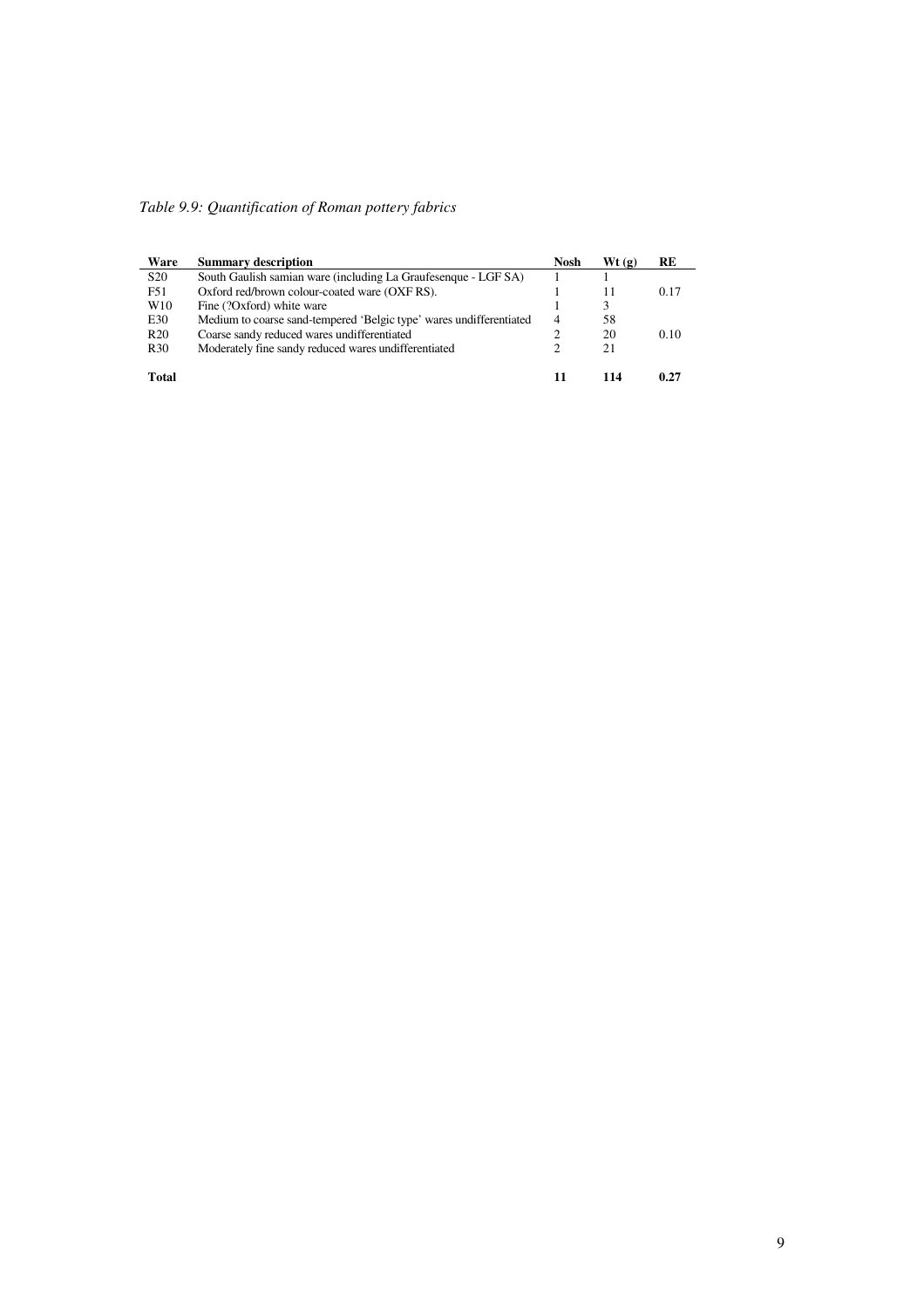## *Table 9.10: Hill Farm: quantification of fired clay forms*

| Type         | <b>Nos</b> | Wt   | <b>Fabrics</b> |
|--------------|------------|------|----------------|
| Oven wall    | 120        | 4217 | A, C           |
| Platelets    | 10         | 128  | B, C           |
| Utilised     | 84         | 70   | А              |
| Unidentified | 28         | 196  | A, C           |
| <b>Total</b> | 242        | 4611 |                |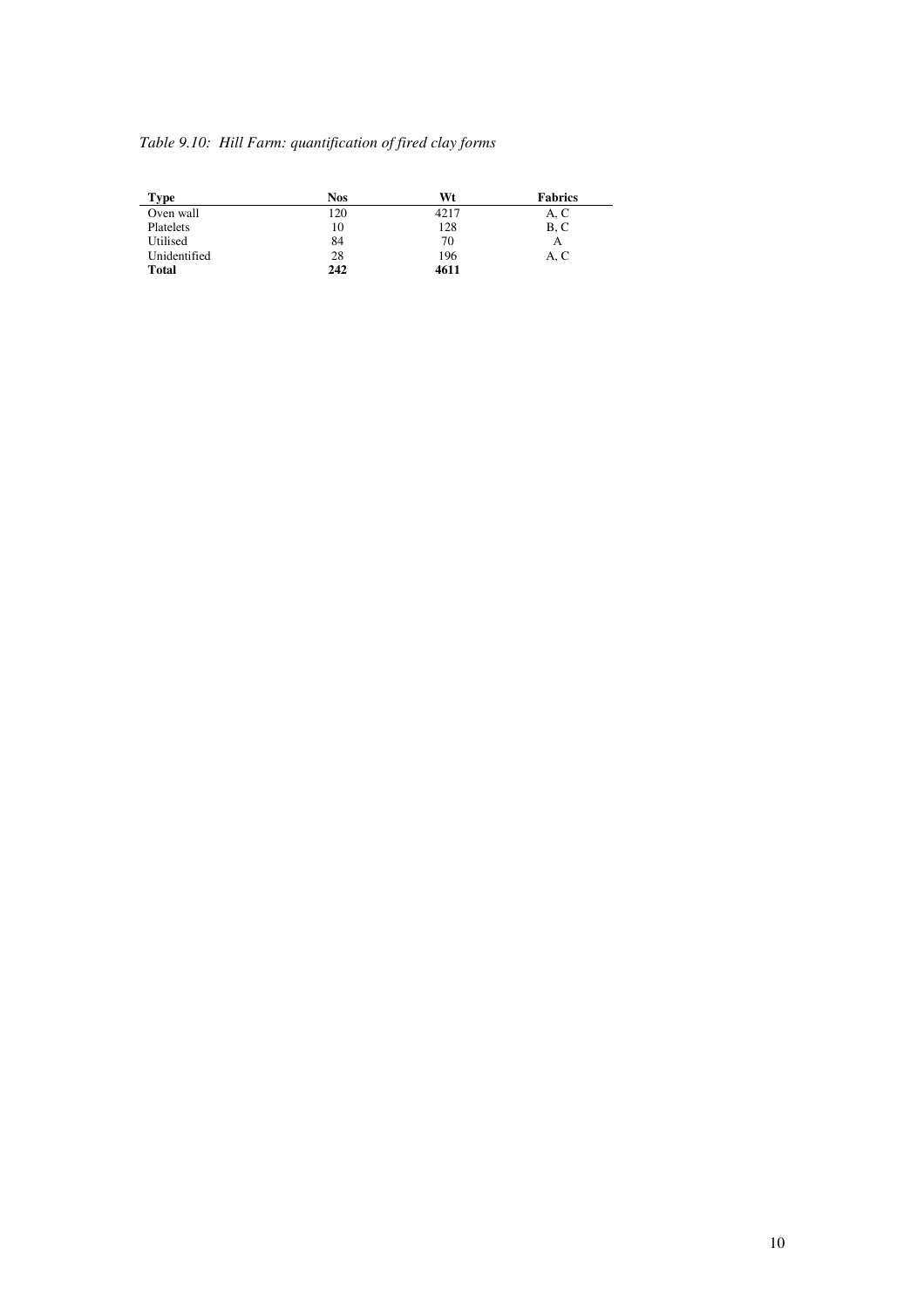## *Table 9.11: Northmoor Trust: quantification of fired clay forms*

| <b>Type</b>           | <b>Nos</b>     | Wt   | <b>Fabrics</b>        |
|-----------------------|----------------|------|-----------------------|
| Oven structure        | 44             | 226  | A, C                  |
| Oven wall             | 7              | 105  | C                     |
| Furnace lining        | 12             | 133  | А                     |
| Oven plate / disc     | 5              | 110  | A                     |
| Platelets             | $\overline{c}$ | 57   | A, A1                 |
| Triangular oven brick | 17             | 526  | А                     |
| Pedestal              | 39             | 290  | A                     |
| Bellow's guard        |                | 210  | $\tilde{\phantom{a}}$ |
| Utilised              | 29             | 183  | A, B1, C              |
| Unidentified          | 7              | 34   | A                     |
| Sp. Whorl             | $\overline{c}$ | 22   | B1, B2                |
| <b>Briquetage</b>     | 4              | 12   | X <sub>1</sub>        |
| <b>Total</b>          | 169            | 1908 |                       |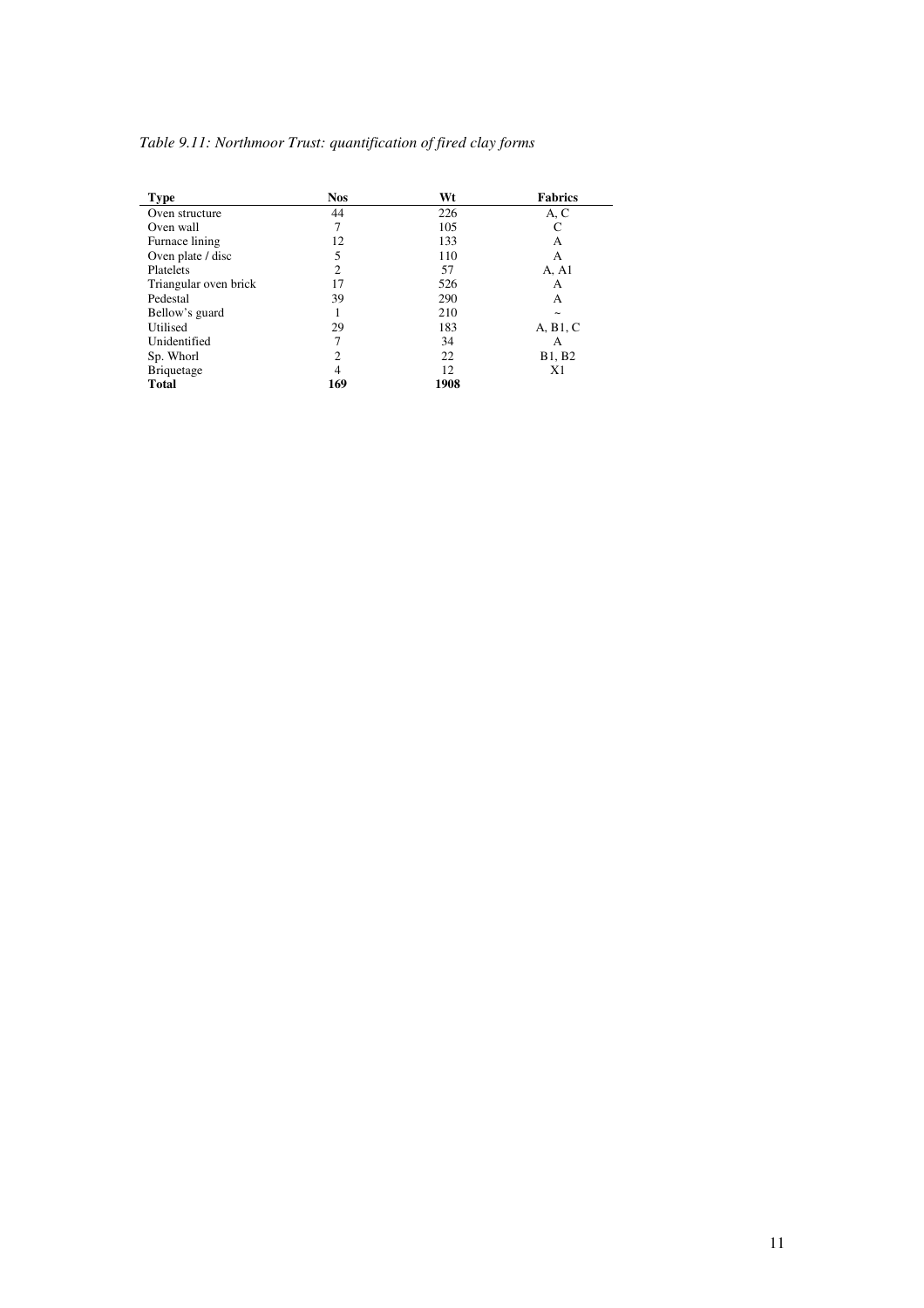# *Table 9.12: Summary of the struck flint assemblage*

| Category                           | Visitors'<br><b>Car Park</b> | <b>Offices</b> | <b>Drainage</b> | <b>Total</b>   |
|------------------------------------|------------------------------|----------------|-----------------|----------------|
| Flake                              | 47                           | 10             |                 | 57             |
| Blade                              | 1                            | $\overline{2}$ |                 | 3              |
| Unclassifiable waste               | 1                            |                |                 | 1              |
| Chip                               | 3                            | 3              |                 | 6              |
| Single platform flake core         |                              | 1              |                 | 1              |
| Retouched flake                    | 3                            |                |                 | 3              |
| End scraper                        |                              | $\overline{2}$ |                 | $\overline{c}$ |
| End-and-side scraper               | 1                            |                |                 | 1              |
| Notch                              | 1                            |                |                 | 1              |
| Serrated flake                     | 3                            |                |                 | 3              |
| <b>Backed knife</b>                |                              |                | 1               | 1              |
| <b>Total</b>                       | 60                           | 18             | 1               | 79             |
| No. of burnt struck flints         | 2                            | 1              |                 | 3              |
| No. of broken struck flints        | 11                           | 3              |                 | 15             |
| No. of burnt unworked flint        |                              |                |                 | 1              |
| Weight (g) of burnt unworked flint |                              |                |                 | 1              |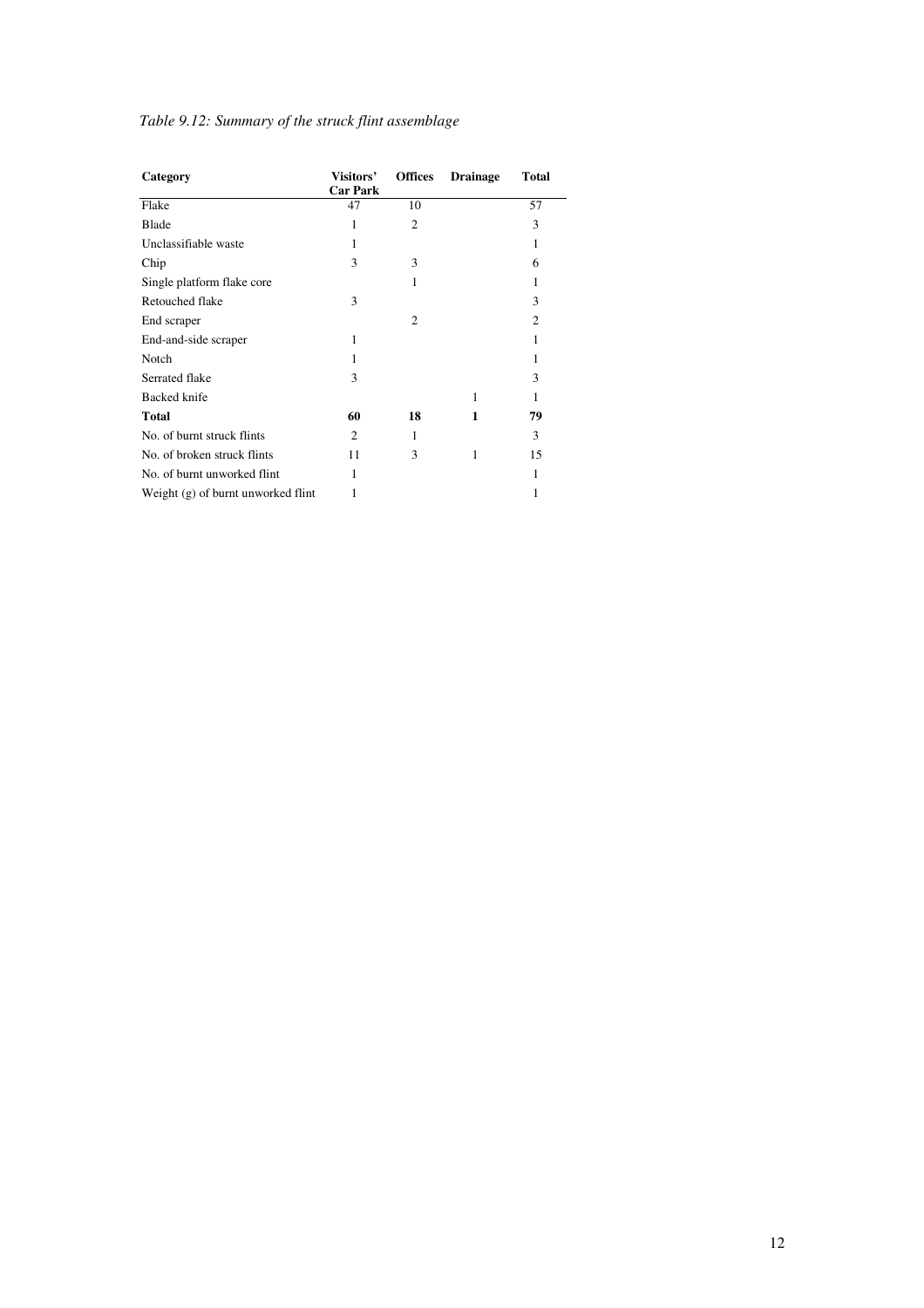# *Table 9.13: The struck flint assemblage from Neolithic pit 135*

|                                      |                | <b>Context</b> |                |
|--------------------------------------|----------------|----------------|----------------|
| Category                             | 134            | 179            | Total          |
| Flake                                | $\overline{2}$ | 30             | 32             |
| Blade                                |                | 1              | 1              |
| Irregular waste                      | 1              |                | 1              |
| Chip                                 | 2              |                | 3              |
| Retouched flake                      |                | $\overline{c}$ | $\overline{2}$ |
| Serrated flake                       |                | 3              | 3              |
| <b>Total</b>                         | 5              | 37             | 42             |
| No. of burnt struck flints           |                |                | 1              |
| No. of broken struck flints          |                | 9              | 9              |
| No. of burnt unworked flint          |                |                | 1              |
| Weight $(g)$ of burnt unworked flint |                |                |                |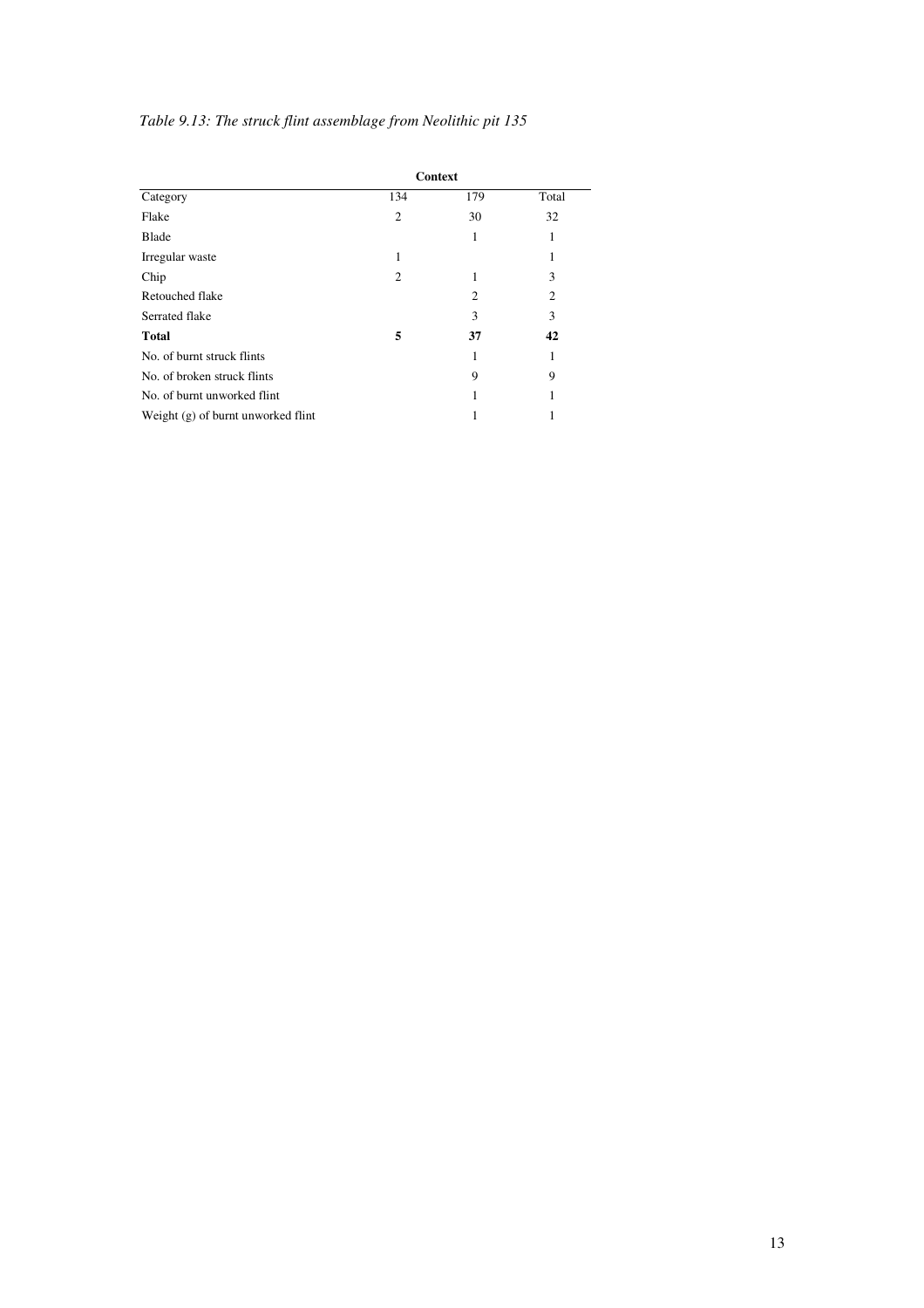|                       | Ball | Hammer<br>stone | Loomweight | Rotary<br>quern | Rubber        | Saddle<br>quern | stone<br>Smoother/<br>Paving | Spindle-<br>whorl | Total         |
|-----------------------|------|-----------------|------------|-----------------|---------------|-----------------|------------------------------|-------------------|---------------|
|                       |      |                 |            |                 | <b>Querns</b> |                 |                              |                   |               |
| Culham Greensand      |      |                 |            |                 |               | $\overline{c}$  |                              |                   | 3             |
| Lower Calcareous Grit |      |                 |            |                 |               | 1               |                              |                   | $\mathcal{D}$ |
| Limestone, Corallian  |      |                 |            |                 |               |                 |                              |                   |               |
| Lodsworth stone       |      |                 |            |                 |               |                 |                              |                   |               |
| Greensand, chalky     |      |                 |            |                 |               |                 |                              |                   | 3             |
| Flint                 |      |                 |            |                 |               |                 |                              |                   |               |
| Marcasite             |      |                 |            |                 |               |                 |                              |                   |               |
| <b>Total</b>          | 1    | 1               | 1          |                 | $\mathbf{2}$  | 3               | 2                            |                   | 12            |

*Table 9.15: Summary of burnt stone from Hill Farm* 

| <b>Type of stone</b>   | No of pieces |
|------------------------|--------------|
| Flint                  | 16           |
| Fossil                 | 1            |
| Greensand              | 39           |
| Greensand, chalky      | $78+$        |
| Greensand, ferruginous | 5            |
| <b>Ironstone</b>       | 1            |
| <b>Quartzite</b>       | 37           |
| Quartzitic sandstone   | 11           |
| Unidentified           | 1            |
| <b>Total</b>           | 189          |

*Table 9.16: Quantification of the stone assemblage by phase and by feature* 

| <b>Phase</b>    | <b>Feature</b> | Cut | <b>Deposit</b> | No.            | Weight $(g)$   |
|-----------------|----------------|-----|----------------|----------------|----------------|
| Early Neolithic | Pit            | 135 | 134            |                | 302            |
| Early Iron Age  | Pit            | 742 | 753            | 1              | 578            |
|                 |                |     | 754            | 1              | 827            |
| Middle Iron Age | Ditch 60       | 126 | 127            | 1              | 29             |
|                 | Ditch 70       | 34  | 35             | 14             | 169            |
|                 |                | 50  | 38             | 3              | 67             |
|                 |                | 103 | 104            | $\mathfrak{2}$ | 74             |
|                 |                | 167 | 168            | 3              | 68             |
|                 |                | 262 | 265            | $\overline{4}$ | 121            |
|                 | Ditch 100      | 85  | 83             | 1              | $\mathfrak{2}$ |
|                 |                | 221 | 214            | $\overline{c}$ | 26             |
|                 |                | 228 | 229            | 1              | 20             |
|                 |                | 269 | 268            | 1              | 6              |
|                 |                | 340 | 344            | 1              | 24             |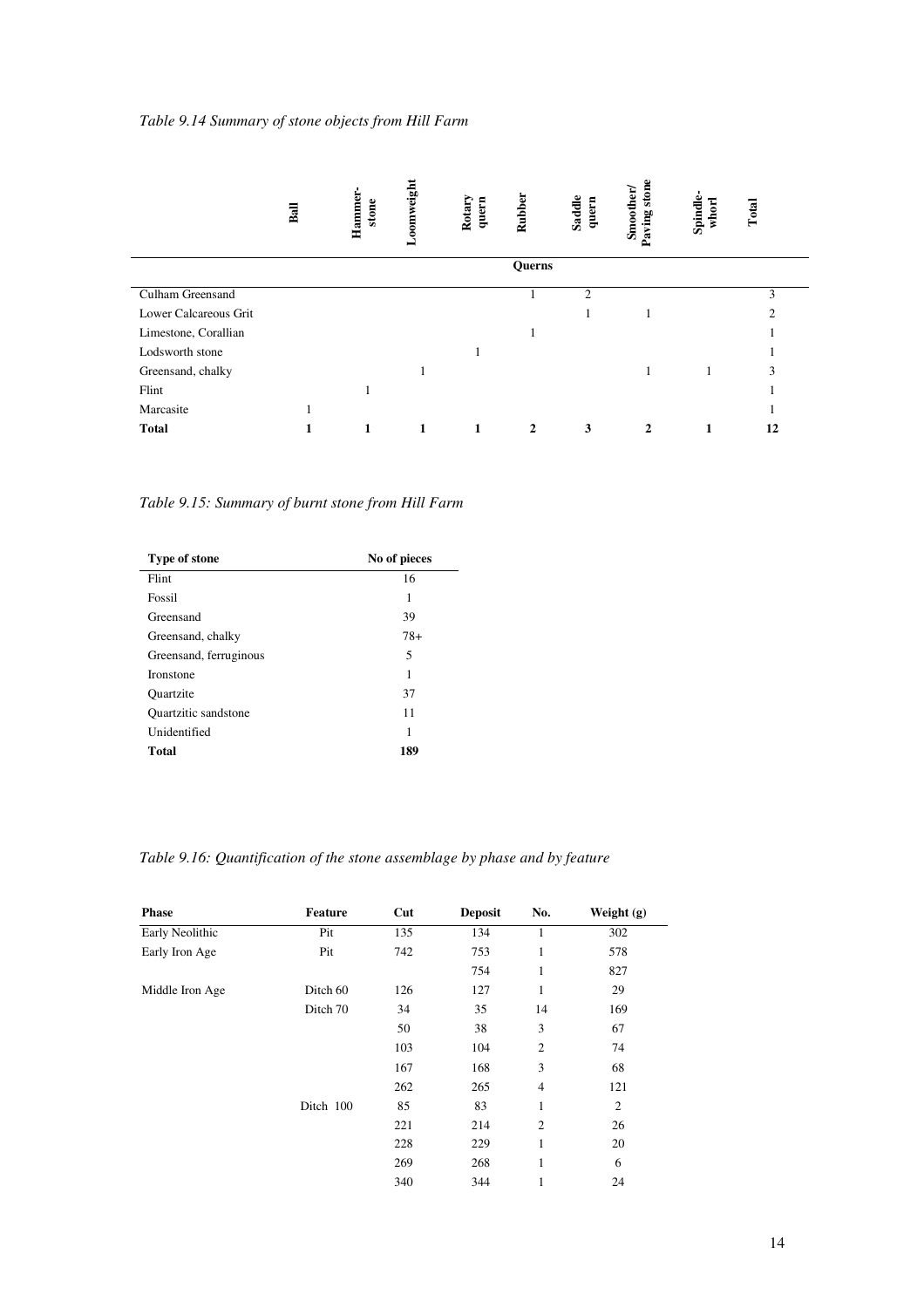| Phase    | Feature        | Cut     | <b>Deposit</b> | No.                         | Weight (g)                  |
|----------|----------------|---------|----------------|-----------------------------|-----------------------------|
|          | Ditch 535      | 535     | 536            | 1                           | 2820                        |
|          | Ditch 610      | 582     | 585            | $\overline{\mathbf{c}}$     | $\,$ 8 $\,$                 |
|          | Ditch 690      | 678     | 679            | 5                           | 53                          |
|          | Ditch 700      | 775     | 778            | 3                           | 118                         |
|          | Ditch<br>12066 | 617     | 619            | $\sqrt{2}$                  | $20\,$                      |
|          | Gully 110      | 239     | 341            | $\ensuremath{\mathfrak{Z}}$ | 67                          |
|          | Gully 174      | 139     | 138            | 3                           | 62                          |
|          |                | 417     | 416            | 11                          | 395                         |
|          | Gully 175      | 137     | 136            | $\overline{4}$              | 41                          |
|          | Pit            | 53      | 56             | $\boldsymbol{2}$            | $\overline{\mathbf{4}}$     |
|          |                |         | 57             | 5                           | 59                          |
|          | Pit            | 94      | 75             | $\mathbf{1}$                | 6                           |
|          |                |         | 76             | $\mathbf{1}$                | $10\,$                      |
|          |                |         | 96             | 3                           | $10\,$                      |
|          | Pit            | 97      | 98             | 9                           | 245                         |
|          | Pit            | 146     | 144            | 12                          | 344                         |
|          |                |         | 147            | 15                          | 274                         |
|          | Pit            | 149     | 176            | $\mathfrak s$               | 117                         |
|          | Pit            | 318     | 316            | 24                          | 9530                        |
|          | Pit            | 486     | 428            | 11                          | 1864                        |
|          | Pit            | 528     | 530            | $\overline{\mathbf{c}}$     | 657                         |
|          | Pit            | 559     | 561            | $\sqrt{2}$                  | $\boldsymbol{7}$            |
|          | Pit            | 597     | 598            | 1                           | $77\,$                      |
|          | Pit            | 621     | 623            | $\mathbf{2}$                | $78\,$                      |
|          | Pit            | 625     | 627            | $\mathbf{1}$                | 14                          |
|          | Pit            | 769     | 760            | $\,1$                       | 3500                        |
|          |                |         | 761            | 12                          | 1777                        |
|          |                |         |                | $\mathbf{1}$                | 6                           |
|          | Pit            | 808     | 804            | $\overline{4}$              |                             |
|          |                |         | 805            |                             | 60                          |
|          | Posthole       | 67      | 68             | $\,1$                       | 32                          |
|          | Posthole       | 44      | 45             | $\sqrt{2}$                  | 16                          |
|          | Posthole       | 398     | 396            | $\sqrt{2}$                  | 52                          |
|          | Posthole       | 411     | 410            | $\mathbf{1}$                | 29                          |
|          | Posthole       | 518     | 520            | $\mathbf{1}$                | $\overline{4}$              |
|          | Posthole       | 668     | 670            | $\mathbf{1}$                | $\overline{c}$              |
|          | Posthole       | 713     | 711            | $\sqrt{2}$                  | 2450                        |
|          | Posthole       | 716     | 714            | $\boldsymbol{2}$            | 38                          |
|          | Posthole       | 789     | 787            | $\mathbf{1}$                | 10                          |
|          | Posthole       | 691     | 692            | $\mathbf{1}$                | $30\,$                      |
|          | Stakehole      | 285     | 286            | $\mathbf{1}$                | $\ensuremath{\mathfrak{Z}}$ |
| Iron Age | Ditch 620      | 580     | 578            | 17                          | 1273                        |
|          |                |         | 579            | $\sqrt{2}$                  | 207                         |
|          |                | 632     | 631            | $\mathbf{1}$                | 301                         |
|          | Pit            | 41      | 49             | 3                           | 35                          |
|          |                |         | 69             | 42                          | 3007                        |
|          | Pit            | 605     | 607            | $\boldsymbol{2}$            | $44\,$                      |
|          | Pit            | 698     | 699            | 3                           | 313                         |
|          | Posthole       | 634     | 633            | $\mathbf{1}$                | 6                           |
|          | Posthole       | 640     | 639            | $\mathfrak{2}$              | 25                          |
| Roman    | Ditch 177      | $177\,$ | 178            | 3                           | 144                         |
|          | Ditch          | 12000   | 12002          | $\mathbf{1}$                | 17                          |
| Unphased | 12000          |         |                |                             |                             |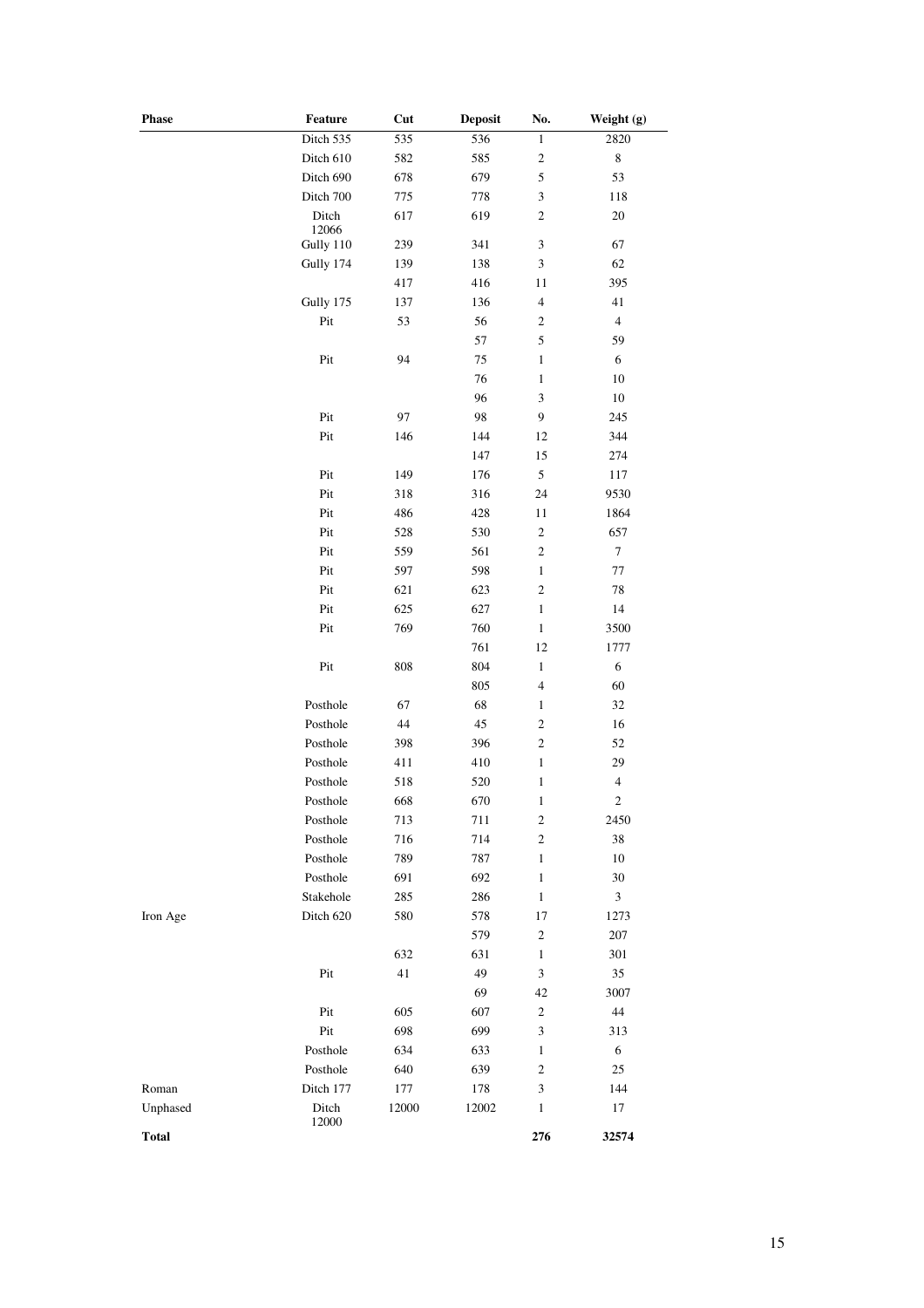# *Table 9.17: Quantification of the stone assemblage by feature type*

|                          | <b>Pits</b> | Ditches and ring gullies | Postholes and<br>stakeholes | Total |
|--------------------------|-------------|--------------------------|-----------------------------|-------|
| No. of features examined | 27          | 25                       | 13                          | 65    |
| No. of stone fragments   | 167         | 91                       | 18                          | 276   |
| Total weight $(g)$       | 23745       | 6132                     | 2697                        | 32574 |
| Average weight $(g)$     | 1422        | 67.4                     | 149.8                       | 118   |

#### *Table 9.18: Catalogue of stone objects*

| Feature         | Context Sf no.<br><b>Description</b><br>Category: |    |             | No. $(g)$                                                                                                                                                       |    | <b>Illustration</b> |               |
|-----------------|---------------------------------------------------|----|-------------|-----------------------------------------------------------------------------------------------------------------------------------------------------------------|----|---------------------|---------------|
| Pit 41          | 69                                                |    | Ouern       | 15 fragments, burnt, upper & lower stones rotary<br>quern, diam. c. 320 mm. Lodsworth stone, Lower<br>Greensand. Source: Sussex, between Midhurst &<br>Petworth |    | 2377                | Fig. 9.4      |
| Pit 97          | 98                                                |    | Loomweight? | Fragment, burnt, part of hour-glass hole.<br>Greensand, chalky.                                                                                                 |    | 240                 |               |
| Gully 174       | 138                                               |    | smoother?   | Fragment with a worn surface. Greensand, chalky                                                                                                                 |    | 30                  |               |
| Ditch 177       | 178                                               |    | Ball        | Small spherical ball. Marcasite?                                                                                                                                | 1. | 20                  |               |
| Pit 318         | 316                                               | 41 | Ouern       | Part of saddle quern, unevenly worn with both<br>convex and concave grinding surface, weathered.<br>Culham Greensand.                                           | 1  | 5000                | Fig. $9.3, 1$ |
| Ditch 535       | 536                                               |    | Ouern       | Part of saddle quern, unevenly burnt, grinding<br>surface worn flat. Lower Calcareous Grit.                                                                     |    | 2820                |               |
| Ditch 620       | 631                                               |    | Rubber      | Fragment with a worn surface, possible rubber or<br>even quern fragment. Limestone, Corallian.                                                                  | 1  | 301                 |               |
| Posthole<br>713 | 711                                               |    | Hammerstone | Part of large hammerstone. Flint.                                                                                                                               |    | 1260                |               |
| Pit 742         | 754                                               |    | Smoother?   | Part of cobble with a worn, slightly concave<br>surface. Lower Calcareous Grit, rather fine-grained.                                                            |    | 827                 |               |
| Pit 769         | 760                                               |    | Rubber      | Part of large rubber for saddle quern, partly burnt,<br>convex grinding surface worn smooth, triangular<br>cross-section. Culham Greensand.                     | 1  | 3500                | Fig. $9.3, 2$ |
| Pit 769         | 761                                               |    | Ouern       | 9+ fragments from saddle quern with near flat<br>grinding surface. Culham Greensand.                                                                            | 9  | 1727                |               |